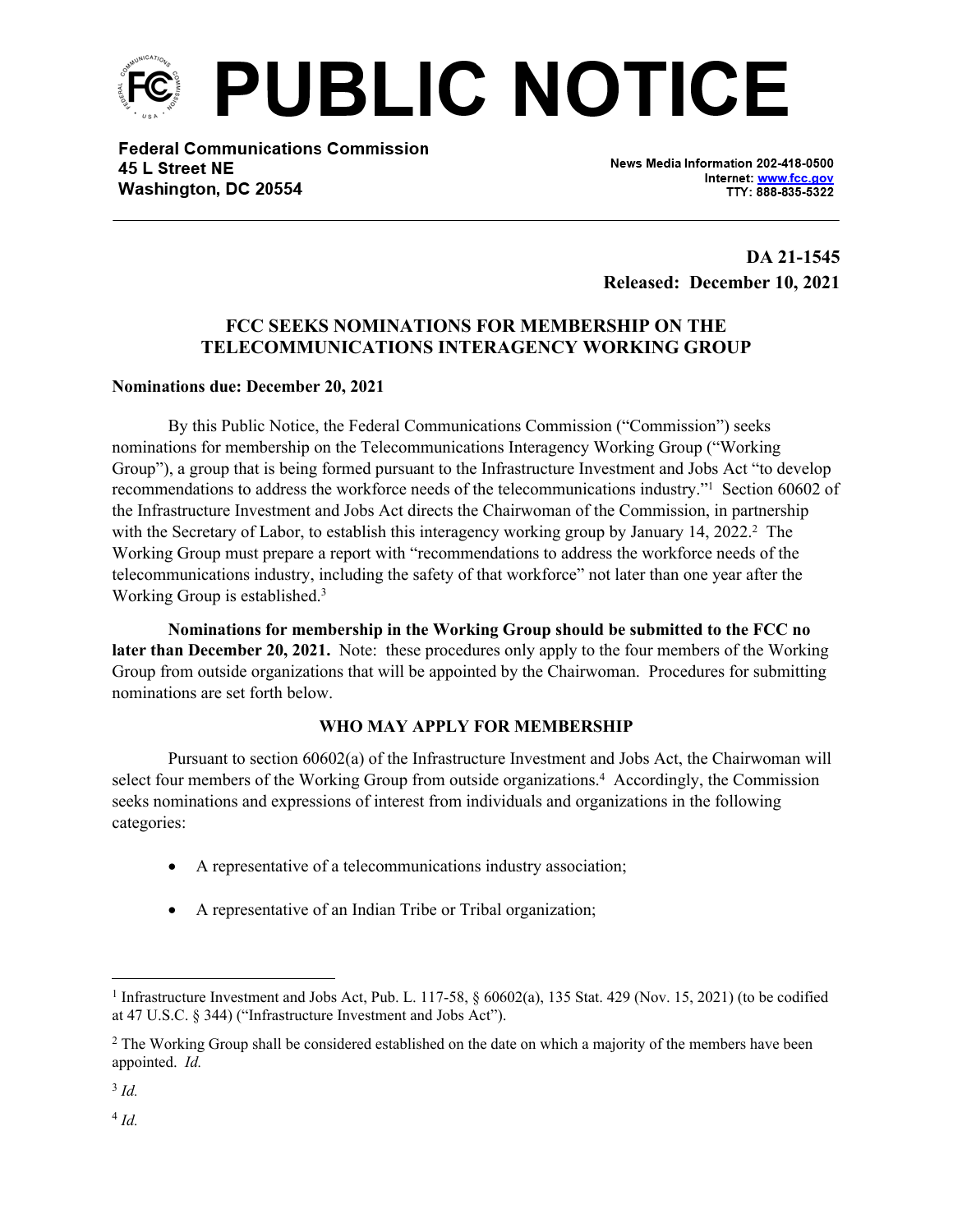- A representative of a rural telecommunications carrier; and
- A representative of a telecommunications contractor firm.<sup>5</sup>

In addition to one member from each of the above-mentioned categories, the Working Group will be comprised of the following membership selected from individuals or organizations: (i) a representative of a registered apprenticeship program in construction or maintenance, appointed by the Secretary of Labor; (ii) a public interest advocate for tower climber safety, appointed by the Secretary of Labor; (iii) a representative of a labor organization representing the telecommunications workforce, appointed by the Secretary of Labor; and (iv) a representative of an institution of higher education, appointed by the Secretary of Education.<sup>6</sup> The membership will also be comprised of the following federal agency representatives: (i) a representative of the Commission, appointed by the Chairwoman; (ii) a representative of the Directorate of Construction of the Occupational Safety and Health Administration, appointed by the Secretary of Labor; (iii) a representative of the National Telecommunications and Information Administration, appointed by the Assistant Secretary of Commerce for Communications and Information; and (iv) a representative of the Department of Education, appointed by the Secretary of Education.<sup>7</sup>

## **DUTIES**

Section 60602(a) of the Infrastructure Investment and Jobs Act charges the Telecommunications Interagency Working Group with developing a report with recommendations that will:

"(1) determine whether, and if so how, any Federal laws, regulations, guidance, policies, or practices, or any budgetary constraints, may be amended to strengthen the ability of institutions of higher education (as defined in section 101 of the Higher Education Act of 1965 (20 U.S.C. 1001)) or for-profit businesses to establish, adopt, or expand programs intended to address the workforce needs of the telecommunications industry, including the workforce needed to build and maintain the 5G wireless infrastructure necessary to support 5G wireless technology;

"(2) identify potential policies and programs that could encourage and improve coordination among Federal agencies, between Federal agencies and States, and among States, on telecommunications workforce needs;

"(3) identify ways in which existing Federal programs, including programs that help facilitate the employment of veterans and military personnel transitioning into civilian life, could be leveraged to help address the workforce needs of the telecommunications industry;

"(4) identify ways to improve recruitment in workforce development programs in the telecommunications industry;

"(5) identify Federal incentives that could be provided to institutions of higher education, forprofit businesses, State workforce development boards established under section 101 of the Workforce Innovation and Opportunity Act (29 U.S.C. 3111), or other relevant stakeholders to establish or adopt new programs, expand current programs, or partner with registered

7 *Id.*

<sup>5</sup> *Id.*

<sup>6</sup> *Id.*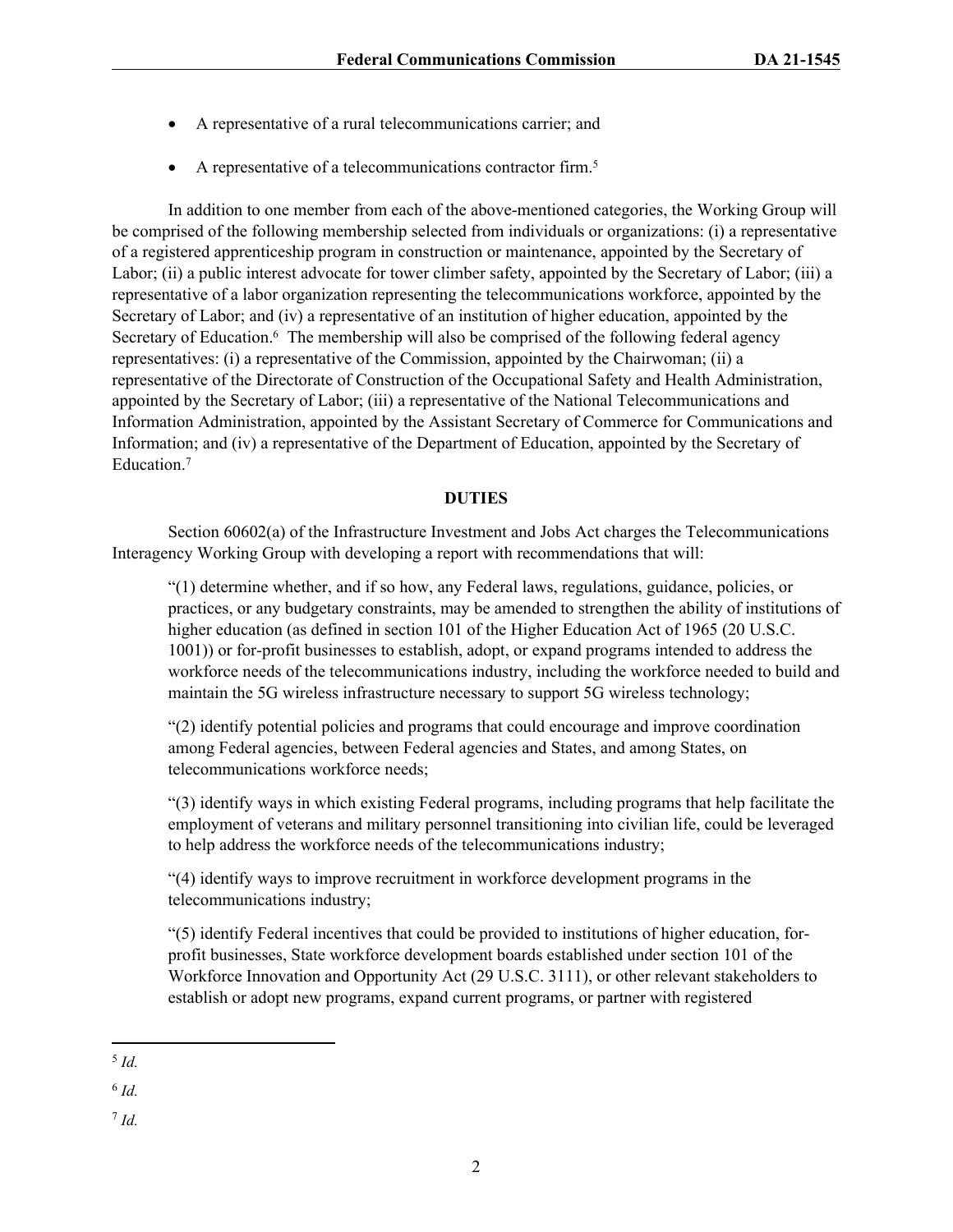apprenticeship programs, to address the workforce needs of the telecommunications industry, including such needs in rural areas;

"(6) identify ways to improve the safety of telecommunications workers, including tower climbers; and

"(7) identify ways that trends in wages, benefits, and working conditions in the telecommunications industry impact recruitment of employees in the sector."<sup>8</sup>

# **OBLIGATIONS OF MEMBERS AND WORKING GROUP MEETINGS**

Members must be willing to commit to serving on the Working Group for one year. While the chair and a vice chair, which the Working Group will name, will be responsible for organizing the business of the Working Group, the time commitment for participation in the Working Group or any subgroup, if established, may be substantial. However, meetings may be conducted informally, using suitable technology to facilitate the meetings.

## **APPLICATION PROCEDURE, DEADLINE, AND MEMBER APPOINTMENTS**

Nominations for the four members of the Working Group to be selected by the Chairwoman from outside organizations should be received no later than December 20, 2021. No specific nomination form is required; however, each nomination must include the following information:

- Name, title, and organization of the nominee and a description of the organization, sector, or other interest the nominee will represent;
- Nominee's mailing address, e-mail address, and telephone number;
- A statement summarizing the nominee's qualifications and reasons why the nominee should be appointed to the Working Group; and
- A statement, if the nominee will represent a specific organization, describing the organization as well as the benefit of having the organization represented on the Working Group.

In addition, for applicants seeking to represent an organization or company, the application must also include the following:

(1) The applicant's nomination to the Working Group must be confirmed by an authorized person (e.g., organization or company official) that such organization or company wants the nominated person to represent it on the Working Group. For example, this confirmation may be in the following format: "I am [insert official's name], the [insert official's title] at the [insert name of organization - e.g., company, government entity, trade association, etc.], with responsibilities for [concise description of position]. My organization would like [insert proposed member's name], who is currently [an employee of/consultant/attorney to the company] to serve as our representative on the Commission's Telecommunications Interagency Working Group."